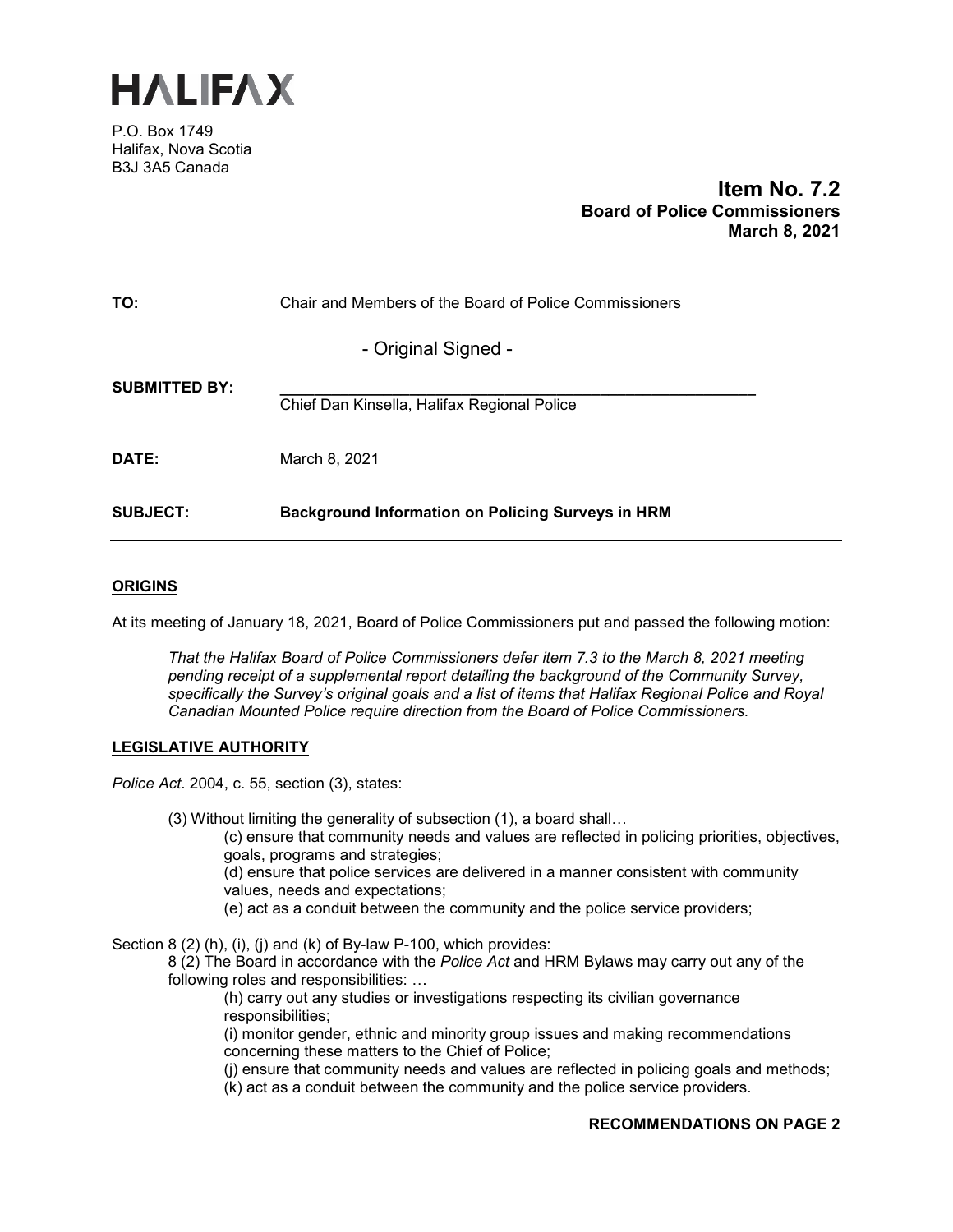### **RECOMMENDATION**

That the Board of Police Commissioners request that a proposal for an HRM Policing Community Survey be developed based on discussions at the March 8, 2021 Board of Police Commissioners meeting and that Halifax Regional Police return to a future Board of Police Commissioners meeting with a proposal.

## **BACKGROUND**

In his report on Halifax Police Street Checks issued in March 2019, Dr. Scot Wortley highlighted the importance of receiving community feedback through regular community surveys. Police-specific surveys have been implemented and discussed in different forms for a number of years prior to that in HRM. Recently, following the appointment of new commissioners, the Board of Police Commissioners (BoPC) requested an information note on the history of police surveys in HRM, details of the more recent discussions related to the next survey to ensure BoPC members have a shared understanding of these discussions up until now in order to provide appropriate direction to staff on next steps.

#### **DISCUSSION**

Until 2012, HRP annually collected a small number of measures related to public satisfaction with the police by placing questions within a local omnibus survey (The Urban Report through Corporate Research Associates, now called Narrative Research). This survey was discontinued in 2012.

Alongside this survey, measures of public attitudes toward police and crime were also captured from time to time through the overall HRM Citizen Survey. The last two of these were 2014 and 2018.

In April 2015, the Board of Police Commissioners passed a motion directing HRP to provide a staff report on the involvement of the Board in the development of a Citizen Satisfaction Survey. The development of this report was delayed due to capacity gaps at the time to move ahead.

In fall 2016, after HRP hired a Research Coordinator, it prepared a staff report on the development of a citizen survey. This was considered at the February 27, 2017 meeting of the Board of Police Commissioners, where HRP was directed to establish a quarterly survey based on a plan set out in that report. The first part of this plan was to work with other national partners to align HRP's survey indicators with other surveys elsewhere in the country.

As a result of this motion, HRP representatives worked with the CACP's POLIS committee, Public Safety Canada, and several other police services to develop a common data standard for surveys of public attitudes toward police in Canada. The data standard was endorsed by CACP in 2018 and the main report on this common data standard was released in 2019.

In a November 2019 CBC story that reported on the above survey prototype, some community members expressed concerns about HRP's adoption of this survey model, citing a lack of community feedback in the creation of the survey questions. At the time, the BoPC initiated a discussion with staff on taking into account this community feedback and bring forward a new proposal.

HRP and RCMP, along with then BoPC Chair Natalie Borden, engaged Narrative Research at the time in the development of a new proposal that would be more responsive to community concerns. Representatives from Narrative Research provided presentations to BoPC to incorporate additional feedback. Overall, the BoPC members expressed support for the model that was proposed at the time, although the number and scale of community engagement sessions was yet to be finalized. HRP and RCMP also noted that a discussion would be required to ensure we had an appropriate amount of allocated budget before the proposal was finalized.

In 2020, while still in the process of developing the proposal, it was learned that HRP's standing offer with Narrative Research had expired, necessitating a new RFP process. In September 2020 the process concluded and MQO Research was selected for the standing offer to conduct policing surveys in HRM.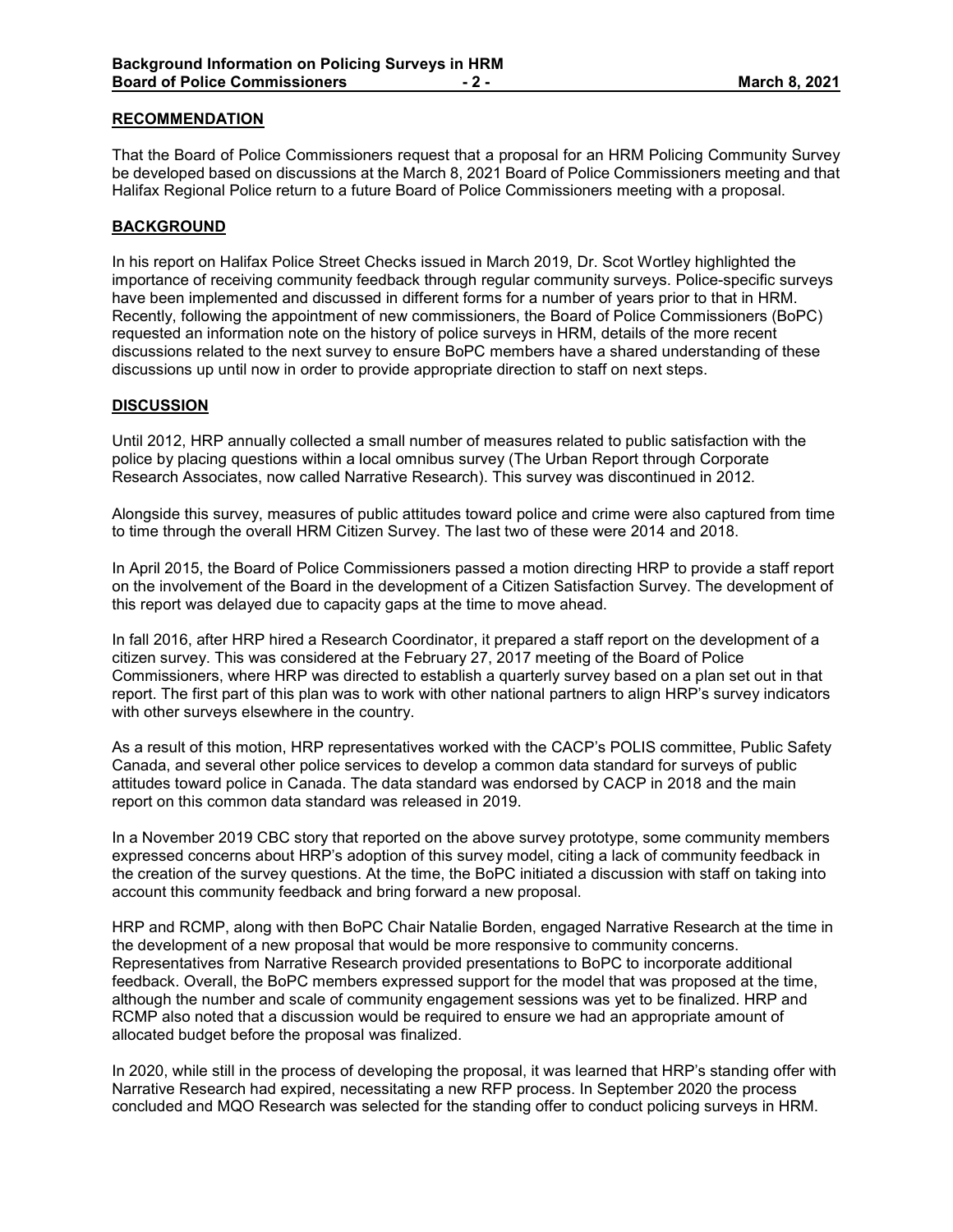## **Goals of Community Survey Exercise:**

In designing the RFP and in choosing MQO Research, the following principles and goals were emphasized as per the most recent discussions with the BoPC at the time (the following is excerpted directly from the RFP document):

*HRM police services seek a standing offer for a suite of services, which cumulatively will allow HRP and Halifax District RCMP to establish an ongoing program of measurement of quality of policing services, citizen satisfaction and public confidence in policing in Halifax in a cost-effective manner. The desired services are as follows:*

- o *Public engagement sessions: Before launching the initial survey, the provider should conduct public engagement with Halifax residents to support survey design and receive input on a preliminary set of themes and/or questions for measurement. These could involve a combination of in-person sessions or other methods (e.g. online) to allow community input into identifying the appropriate balance of questions and areas of focus for the initial survey. The session design and questions will need to clearly link to the quantitative portion of the survey.*
- o *Initial survey design and delivery (Core quantitative survey): The provider should propose an approach to design and delivery of a population-representative survey of Halifax residents. Design should involve development of indicators that emerge from the findings from the public engagement sessions, as well as inclusion of validated survey indicators from similar surveys locally or in other Canadian jurisdictions. The provider may propose any combination of telephone (landline, cell phone and/or smartphone-based), paper, online, and/or other survey strategies, so long as these are appropriate to creating a population-representative sample.*
- o *Proposal of options for surveying diverse communities: The provider should propose one or more options for ensuring the views of diverse communities (for example African Nova Scotian, newcomer, LGBTQ2S+, youth, etc.) are included in the surveying and measurement strategy, especially where the views of these communities may not be adequately captured by a population-representative survey. These could involve targeted oversampling, additional in-person (location-based) surveys, open online surveys, respondent-driven (e.g. 'snowball' sample) surveys, or other strategies as appropriate.*
- o *Ongoing surveying/measurement strategies: The provider should propose one or more options to (a) identify the most important ('key') indicators from the population-representative survey and the surveys of diverse communities, and (b) engage in ongoing measurement of trust and confidence after the initial survey has been designed and delivered.*
- o *Reporting: The provider should indicate how they would report on each of the above-listed components including expectations for standard reporting and expected processes whereby police services may request additional reporting and data analysis based on the collected data (outside of standard reporting).*